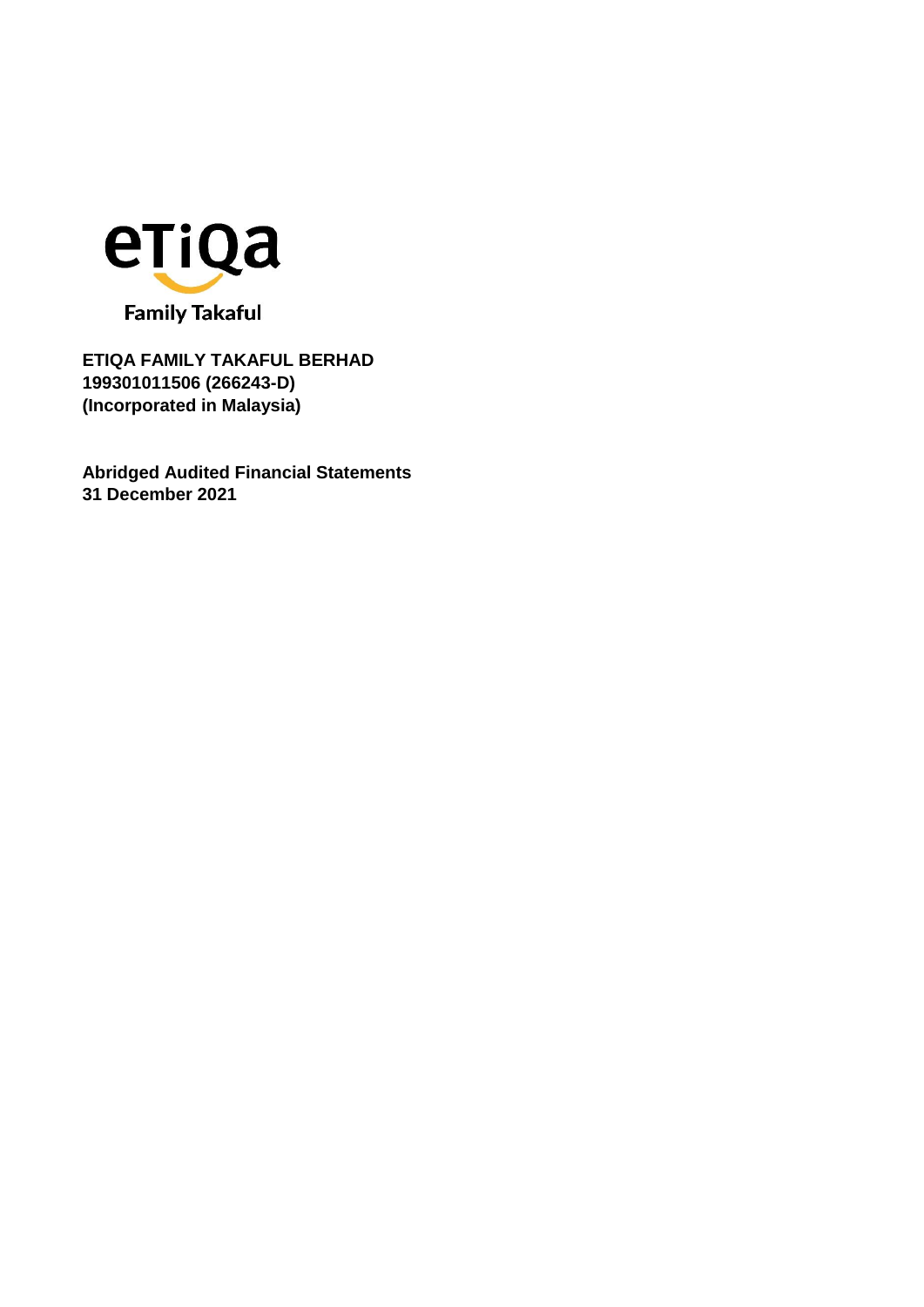| <b>CONTENTS</b>                   | <b>PAGE</b> |
|-----------------------------------|-------------|
| Statement of financial position   | 1           |
| Income statement                  | 2           |
| Statement of comprehensive income | 3           |
| Statement of changes in equity    | 4           |
| Statement of cash flows           | $5 - 6$     |
| Report of the shariah committee   | $7 - 8$     |
| Independent auditors' report      | $9 - 10$    |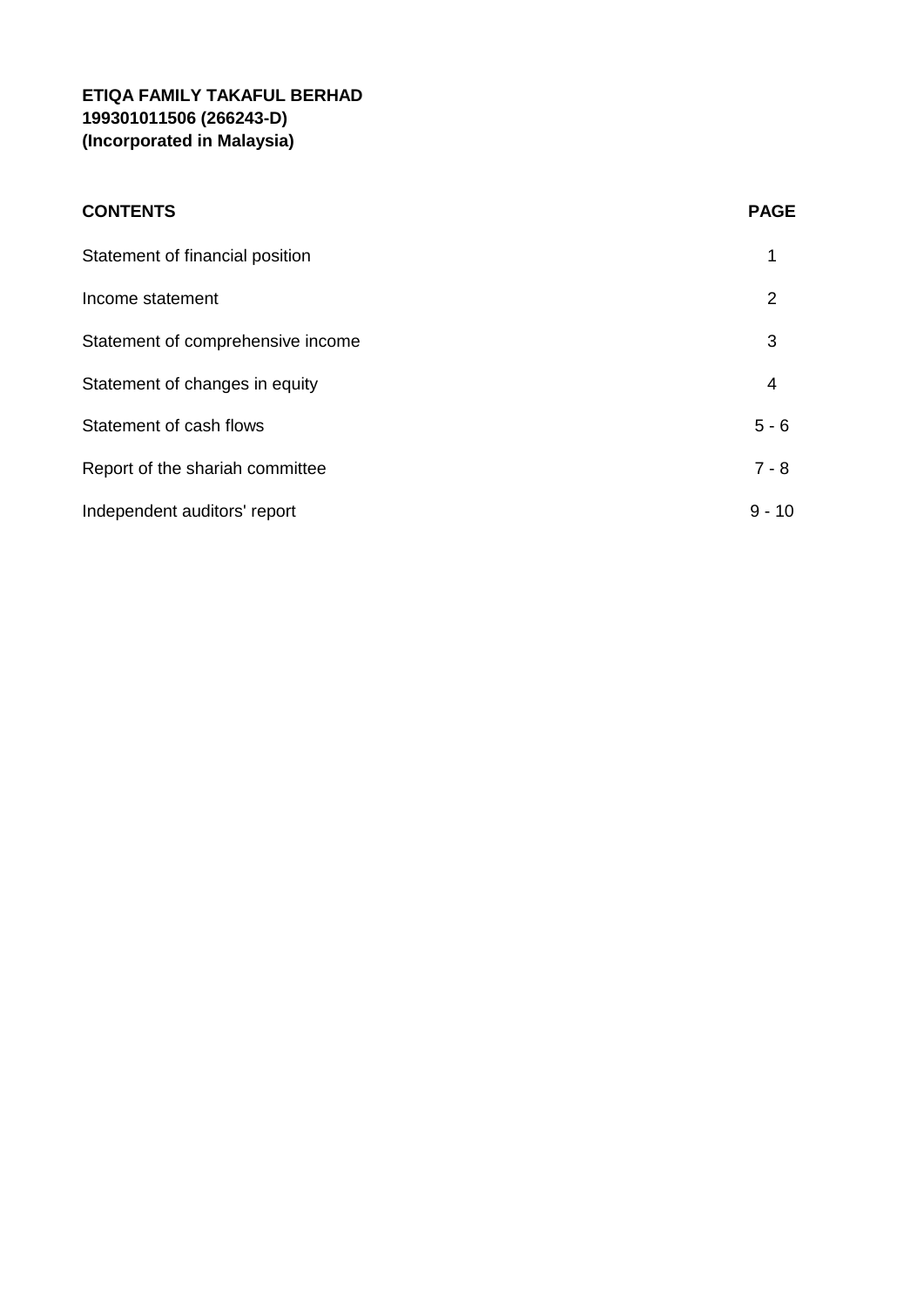#### **STATEMENT OF FINANCIAL POSITION AS AT 31 DECEMBER 2021**

|                                                                       | 31.12.2021                             |                                                          |                          | 31.12.2020                             |                                                          |                          |
|-----------------------------------------------------------------------|----------------------------------------|----------------------------------------------------------|--------------------------|----------------------------------------|----------------------------------------------------------|--------------------------|
|                                                                       | Shareholder's<br>fund<br><b>RM'000</b> | <b>Family</b><br><b>Takaful</b><br>fund<br><b>RM'000</b> | Company<br><b>RM'000</b> | Shareholder's<br>fund<br><b>RM'000</b> | <b>Family</b><br><b>Takaful</b><br>fund<br><b>RM'000</b> | Company<br><b>RM'000</b> |
| <b>ASSETS</b>                                                         |                                        |                                                          |                          |                                        |                                                          |                          |
| Property, plant and                                                   |                                        |                                                          |                          |                                        |                                                          |                          |
| equipment                                                             | 101                                    |                                                          | 101                      | 203                                    |                                                          | 203                      |
| Right-of-use assets                                                   |                                        |                                                          |                          |                                        |                                                          |                          |
| ("ROU")                                                               | 280                                    |                                                          | 280                      | 518                                    |                                                          | 518                      |
| Intangible assets                                                     | 7,974                                  |                                                          | 7,974                    | 5,589                                  |                                                          | 5,589                    |
| Investments                                                           | 2,532,034                              | 11,961,087                                               | 14,466,355               | 2,447,377                              | 12,024,957                                               | 14,444,717               |
| Financing receivables                                                 | 12,901                                 |                                                          | 12,901                   | 15,011                                 |                                                          | 15,011                   |
| Retakaful assets                                                      |                                        | 207,400                                                  | 207,400                  |                                        | 162,030                                                  | 162,030                  |
| Takaful receivables                                                   |                                        | 147,950                                                  | 147,950                  |                                        | 140,095                                                  | 140,095                  |
| Other assets                                                          | 142,910                                | 152,842                                                  | 192,066                  | 185,842                                | 118,429                                                  | 158,955                  |
| Deferred tax assets                                                   | 132,699                                |                                                          | 117,021                  |                                        |                                                          |                          |
| Current tax assets                                                    | 82,053                                 |                                                          | 82,053                   | 63,042                                 | 20,416                                                   | 83,458                   |
| Cash and bank balances                                                | 2,583<br>2,913,535                     | 56,225                                                   | 58,808                   | 38,893                                 | 193,264                                                  | 232,157                  |
| <b>Total Assets</b>                                                   |                                        | 12,525,504                                               | 15,292,909               | 2,756,475                              | 12,659,191                                               | 15,242,733               |
| <b>EQUITY, LIABILITIES</b><br><b>AND PARTICIPANTS'</b><br><b>FUND</b> |                                        |                                                          |                          |                                        |                                                          |                          |
| <b>Equity</b>                                                         |                                        |                                                          |                          |                                        |                                                          |                          |
| Share capital                                                         | 100,000                                |                                                          | 100,000                  | 100,000                                |                                                          | 100,000                  |
| Reserves                                                              | 2,125,862                              |                                                          | 2,119,096                | 1,892,830                              |                                                          | 1,885,213                |
| <b>Total Equity</b>                                                   | 2,225,862                              | $\blacksquare$                                           | 2,219,096                | 1,992,830                              | $\blacksquare$                                           | 1,985,213                |
| <b>Liabilities and</b><br><b>Participants' Fund</b>                   |                                        |                                                          |                          |                                        |                                                          |                          |
| Participants' fund                                                    |                                        | 2,233,800                                                | 2,233,800                |                                        | 2,433,412                                                | 2,433,412                |
| Takaful certificate liabilities                                       |                                        | 9,745,994                                                | 9,725,994                |                                        | 9,516,784                                                | 9,496,784                |
| Derivative liabilities                                                |                                        | 487                                                      | 487                      |                                        |                                                          |                          |
| <b>Expense liabilities</b>                                            | 533,451                                | $\blacksquare$                                           | 533,451                  | 572,186                                | $\qquad \qquad \blacksquare$                             | 572,186                  |
| Deferred tax liabilities                                              |                                        | 15,678                                                   |                          | 34,162                                 | 51,654                                                   | 85,816                   |
| Takaful payables                                                      | 5,390                                  | 24,651                                                   | 30,041                   | 3,400                                  | 20,365                                                   | 23,765                   |
| Other liabilities                                                     | 124,762                                | 504,794                                                  | 525,870                  | 142,800                                | 636,876                                                  | 634,360                  |
| <b>Current tax liabilities</b>                                        | 24,070                                 | 100                                                      | 24,170                   | 11,097                                 | 100                                                      | 11,197                   |
| <b>Total Liabilities and</b>                                          |                                        |                                                          |                          |                                        |                                                          |                          |
| <b>Participants' Fund</b>                                             | 687,673                                | 12,525,504                                               | 13,073,813               | 763,645                                | 12,659,191                                               | 13,257,520               |
| <b>Total Equity, Liabilities</b>                                      |                                        |                                                          |                          |                                        |                                                          |                          |
| and Participants' Fund                                                | 2,913,535                              | 12,525,504                                               | 15,292,909               | 2,756,475                              | 12,659,191                                               | 15,242,733               |
|                                                                       |                                        |                                                          |                          |                                        |                                                          |                          |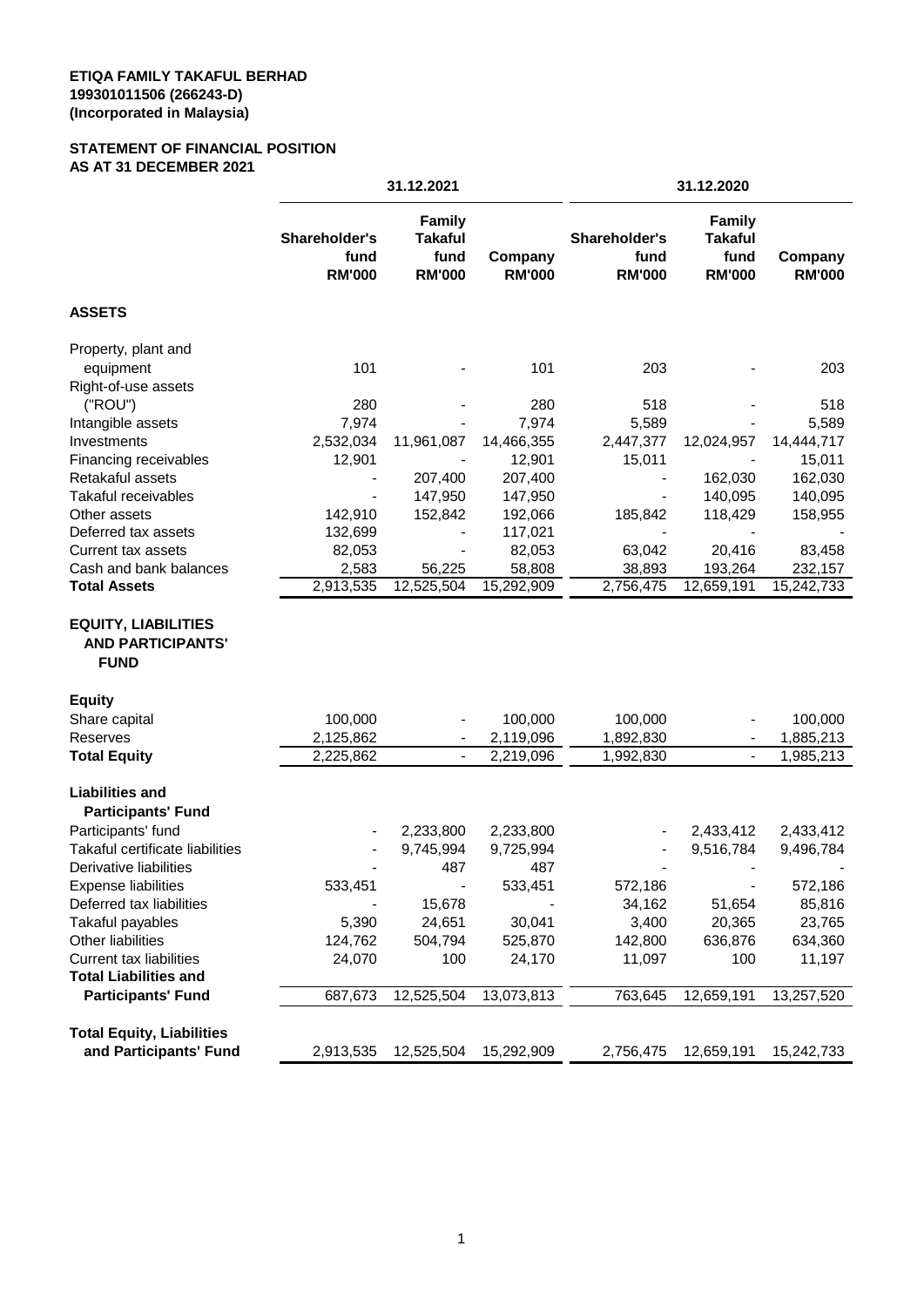### **INCOME STATEMENT**

### **FOR THE FINANCIAL YEAR ENDED 31 DECEMBER 2021**

|                                                                   | 2021           |                          |               | 2020          |                   |               |
|-------------------------------------------------------------------|----------------|--------------------------|---------------|---------------|-------------------|---------------|
|                                                                   | Shareholder's  | <b>Family</b>            |               | Shareholder's | <b>Family</b>     |               |
|                                                                   | fund           | <b>Takaful fund</b>      | Company       |               | fund Takaful fund | Company       |
|                                                                   | <b>RM'000</b>  | <b>RM'000</b>            | <b>RM'000</b> | <b>RM'000</b> | <b>RM'000</b>     | <b>RM'000</b> |
| <b>Operating revenue</b>                                          | 446,454        | 2,256,090                | 2,354,043     | 405,649       | 2,046,386         | 2,137,827     |
| Gross earned contributions                                        |                | 1,773,121                | 1,773,121     |               | 1,586,714         | 1,586,714     |
| Earned contributions ceded                                        |                |                          |               |               |                   |               |
| to retakaful                                                      |                | (104, 979)               | (104, 979)    |               | (87, 904)         | (87, 904)     |
| <b>Net earned contributions</b>                                   |                | 1,668,142                | 1,668,142     |               | 1,498,810         | 1,498,810     |
| Fee and commission income                                         | 348,651        | 1,065                    | 1,215         | 314,321       | 1,510             | 1,623         |
| Investment income, net                                            | 97,953         | 482,969                  | 580,922       | 91,441        | 459,672           | 551,113       |
| Realised (losses)/gains, net                                      | (320)          | (33,028)                 | (33, 348)     | 23,691        | 215,293           | 238,984       |
| Fair value (losses)/gains, net                                    | (74, 406)      | (329, 937)               | (403, 492)    | 27,876        | 113,158           | 139,477       |
| Other operating (expenses)/                                       |                |                          |               |               |                   |               |
| income, net                                                       | (5,801)        | 13,097                   | 7,296         | (18, 270)     | 15,170            | (3, 100)      |
| Other revenue                                                     | 366,077        | 134,166                  | 152,593       | 439,059       | 804,803           | 928,097       |
| Gross benefits and claims paid                                    |                | (1, 280, 852)            | (1, 280, 852) |               | (1,310,398)       | (1,310,398)   |
| Claims ceded to retakaful                                         |                |                          |               |               |                   |               |
| operators                                                         |                | 80,824                   | 80,824        |               | 58,085            | 58,085        |
| Gross change in certificate                                       |                |                          |               |               |                   |               |
| liabilities                                                       |                | (28, 201)                | (182,090)     |               | (395, 340)        | (597, 730)    |
| Change in certificate liabilities<br>ceded to retakaful operators |                | 45,370                   | 45,370        |               | 50,832            | 50,832        |
| Net benefits and claims                                           | $\blacksquare$ | (1, 182, 859)            | (1, 336, 748) |               | (1,596,821)       | (1,799,211)   |
|                                                                   |                |                          |               |               |                   |               |
| Management expenses                                               | (178,080)      | (23, 021)                | (201, 101)    | (144, 648)    | (29, 862)         | (174, 510)    |
| Change in expense liabilities                                     | 38,735         |                          | 38,735        | (36,904)      |                   | (36, 904)     |
| Fee and commission expenses                                       | (138, 288)     | (349,080)                | (138, 867)    | (125, 318)    | (314, 915)        | (126, 025)    |
| Tax borne by the participants                                     |                | 5,564                    | 5,564         |               | (8,370)           | (8,370)       |
| <b>Other expenses</b>                                             | (277, 633)     | (366, 537)               | (295, 669)    | (306, 870)    | (353, 147)        | (345,809)     |
| <b>Operating profit before</b>                                    |                |                          |               |               |                   |               |
| surplus transfers                                                 | 88,444         | 252,912                  | 188,318       | 132,189       | 353,645           | 281,887       |
| Surplus transferred to                                            |                |                          |               |               |                   |               |
| participants' fund                                                |                | (153, 889)               |               |               | (202, 390)        |               |
| Surplus attributable                                              |                |                          |               |               |                   |               |
| to shareholder's fund                                             | 99,023         | (99, 023)                |               | 151,255       | (151, 255)        |               |
| Profit before taxation and zakat                                  | 187,467        |                          | 188,318       | 283,444       |                   | 281,887       |
| Taxation                                                          | 92,982         |                          | 92,982        | (78, 107)     |                   | (78, 107)     |
| Zakat                                                             | (10,609)       |                          | (10, 609)     | (11,906)      |                   | (11,906)      |
| Net profit for the financial year                                 | 269,840        | $\overline{\phantom{a}}$ | 270,691       | 193,431       | ٠                 | 191,874       |
|                                                                   |                |                          |               |               |                   |               |
| <b>Basic and diluted earnings</b><br>per share (sen)              |                |                          | 270.69        |               |                   | 191.87        |
|                                                                   |                |                          |               |               |                   |               |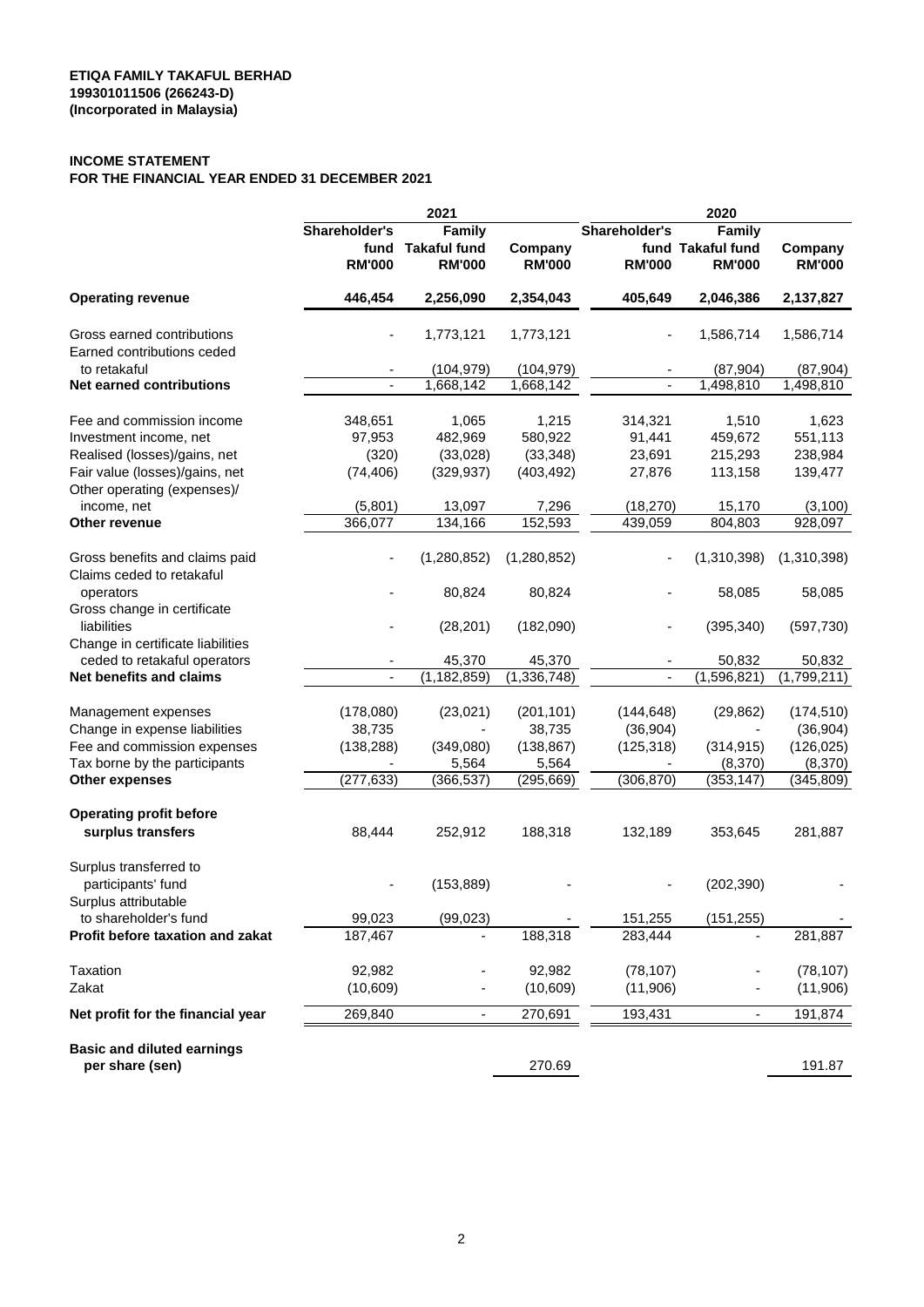#### **STATEMENT OF COMPREHENSIVE INCOME FOR THE FINANCIAL YEAR ENDED 31 DECEMBER 2021**

|                                                                                                                     |                                        | 2021                                           |                          | 2020                                   |                                                |                          |
|---------------------------------------------------------------------------------------------------------------------|----------------------------------------|------------------------------------------------|--------------------------|----------------------------------------|------------------------------------------------|--------------------------|
|                                                                                                                     | Shareholder's<br>fund<br><b>RM'000</b> | Family<br><b>Takaful fund</b><br><b>RM'000</b> | Company<br><b>RM'000</b> | Shareholder's<br>fund<br><b>RM'000</b> | Family<br><b>Takaful fund</b><br><b>RM'000</b> | Company<br><b>RM'000</b> |
| Net profit for the financial year                                                                                   | 269,840                                |                                                | 270,691                  | 193,431                                | $\overline{\phantom{a}}$                       | 191,874                  |
| Other comprehensive income:                                                                                         |                                        |                                                |                          |                                        |                                                |                          |
| Items that may be subsequently<br>reclassified to income<br>statement                                               |                                        |                                                |                          |                                        |                                                |                          |
| Change in fair value of<br>financial assets at<br>Fair Value Through Other<br>Comprehensive Income<br>$('FVOCI')$ : |                                        |                                                |                          |                                        |                                                |                          |
| - fair value changes<br>- transfer to profit or                                                                     | (49,209)                               | (145, 464)                                     | (194, 673)               | 26,055                                 | 97,525                                         | 123,580                  |
| loss upon disposal<br>Tax effect relating to financial                                                              | (609)                                  | (3,714)                                        | (4,323)                  | (24, 935)                              | (169, 144)                                     | (194, 079)               |
| assets at FVOCI<br>Other comprehensive income                                                                       | 13,010                                 | 9,995                                          | 23,005                   | (269)                                  | 5,145                                          | 4,876                    |
| attributable to the participants                                                                                    |                                        | 139,183                                        | 139,183                  |                                        | 66,474                                         | 66,474                   |
| Other comprehensive (loss)/<br>income for the financial year,                                                       |                                        |                                                |                          |                                        |                                                |                          |
| net of tax                                                                                                          | (36, 808)                              | $\blacksquare$                                 | (36, 808)                | 851                                    |                                                | 851                      |
| <b>Total comprehensive income</b><br>for the financial year                                                         | 233,032                                |                                                | 233,883                  | 194,282                                |                                                | 192,725                  |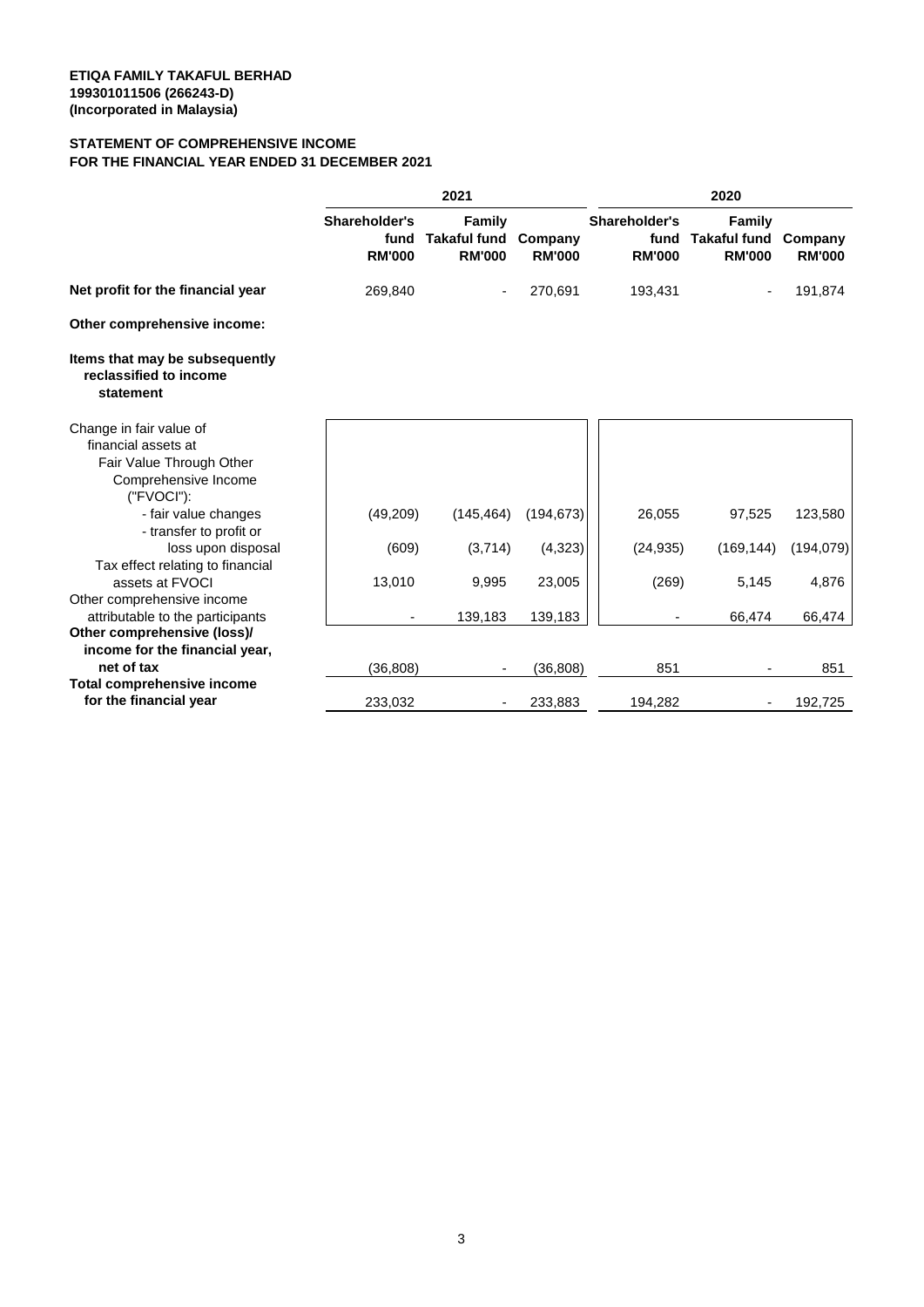# **STATEMENT OF CHANGES IN EQUITY FOR THE FINANCIAL YEAR ENDED 31 DECEMBER 2021**

|                                   | <b>Attributable to Equity Holder of the Company</b> |                          |                      |                     |
|-----------------------------------|-----------------------------------------------------|--------------------------|----------------------|---------------------|
|                                   |                                                     | <b>Non-Distributable</b> | <b>Distributable</b> |                     |
|                                   | <b>Share</b>                                        | <b>FVOCI</b>             | <b>Retained</b>      |                     |
|                                   | <b>Capital</b>                                      | <b>Reserve</b>           | <b>Profits</b>       | <b>Total Equity</b> |
|                                   | <b>RM'000</b>                                       | <b>RM'000</b>            | <b>RM'000</b>        | <b>RM'000</b>       |
| At 1 January 2021                 | 100,000                                             | 24,519                   | 1,860,694            | 1,985,213           |
| Net profit for the financial year |                                                     |                          | 270,691              | 270,691             |
| Other comprehensive loss          |                                                     |                          |                      |                     |
| for the financial year            |                                                     | (36, 808)                |                      | (36, 808)           |
| Total comprehensive (loss)/income |                                                     |                          |                      |                     |
| for the financial year            |                                                     | (36, 808)                | 270,691              | 233,883             |
| At 31 December 2021               | 100,000                                             | (12,289)                 | 2,131,385            | 2,219,096           |
|                                   |                                                     |                          |                      |                     |
| At 1 January 2020                 | 100,000                                             | 23,668                   | 1,668,820            | 1,792,488           |
| Net profit for the financial year |                                                     |                          | 191,874              | 191,874             |
| Other comprehensive income        |                                                     |                          |                      |                     |
| for the financial year            |                                                     | 851                      |                      | 851                 |
| Total comprehensive income        |                                                     |                          |                      |                     |
| for the financial year            |                                                     | 851                      | 191,874              | 192,725             |
| At 31 December 2020               | 100,000                                             | 24,519                   | 1,860,694            | 1,985,213           |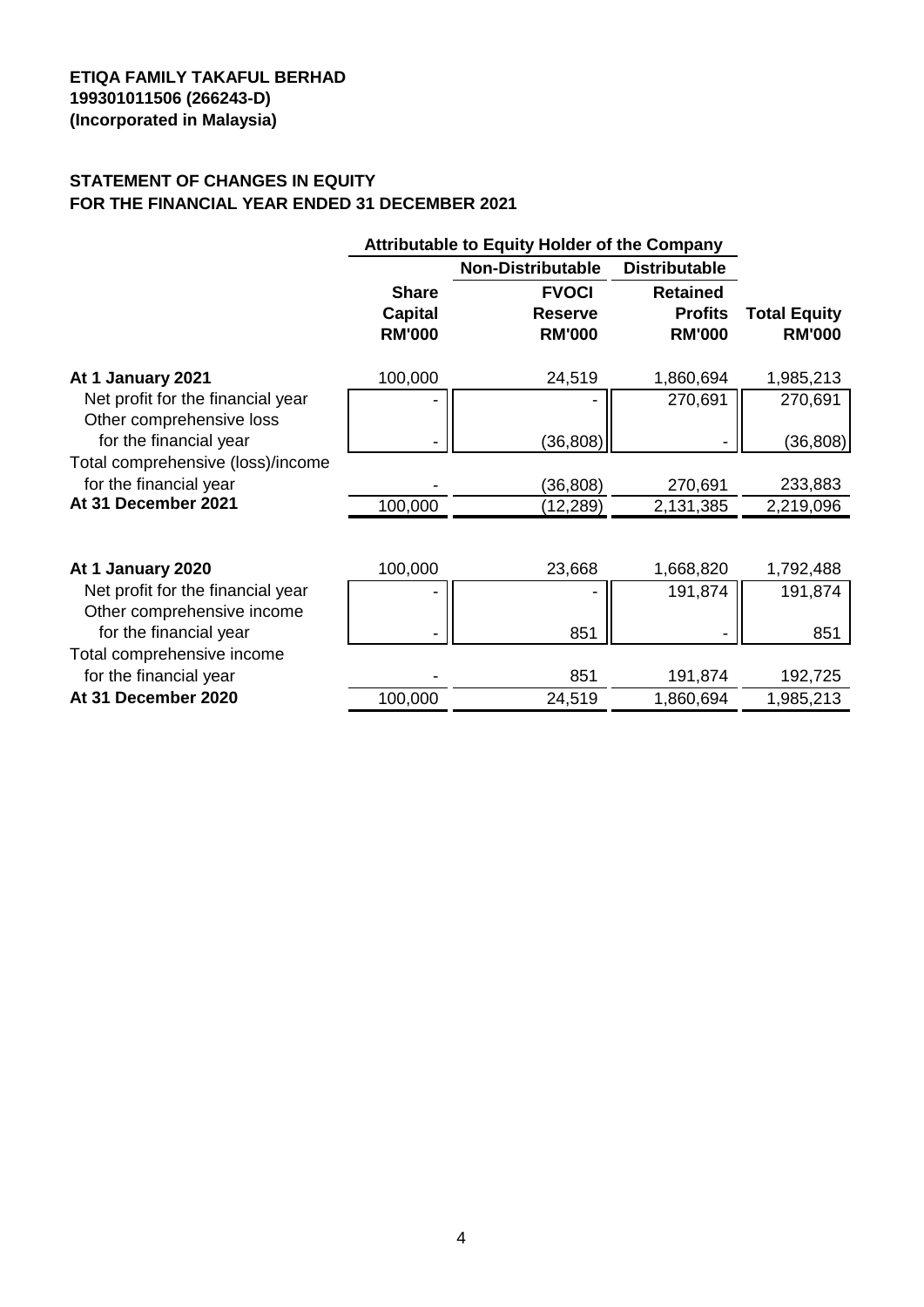# **STATEMENT OF CASH FLOWS FOR THE FINANCIAL YEAR ENDED 31 DECEMBER 2021**

|                                                      | 31.12.2021<br><b>RM'000</b> | 31.12.2020<br><b>RM'000</b> |
|------------------------------------------------------|-----------------------------|-----------------------------|
| <b>CASH FLOWS FROM OPERATING ACTIVITIES</b>          |                             |                             |
| Profit before taxation and zakat:                    | 188,318                     | 281,887                     |
| Adjustments for:                                     |                             |                             |
| Tax borne by participants                            | (5, 564)                    | 8,370                       |
| Depreciation of property, plant and equipment        | 107                         | 122                         |
| Amortisation of intangible assets                    | 1,178                       | 879                         |
| Profit on lease liabilities                          | 20                          | 24                          |
| Depreciation of right-of-use assets                  | 194                         | 229                         |
| Fair value losses/(gains) on financial assets at     |                             |                             |
| Fair Value through Profit or Loss ("FVTPL")          | 403,492                     | (139, 477)                  |
| Losses/(gains) on disposal of investments            | 33,337                      | (238, 984)                  |
| Net (gains)/losses on foreign exchange               | (628)                       | 164                         |
| Fair value losses on foreign exchange                | 204                         | 17                          |
| Realised gain on property, plant and equipment       |                             | (1)                         |
| Realised loss on intangible assets                   | 11                          |                             |
| (Reversal of)/allowance for impairment losses on     |                             |                             |
| investments                                          | (676)                       | 482                         |
| (Reversal of)/allowance for impairment losses on     |                             |                             |
| takaful receivables                                  | (7,802)                     | 3,746                       |
| Allowance for impairment losses on other receivables | 17                          | 47                          |
| Reversal of allowance for impairment losses on       |                             |                             |
| financing receivables                                | (1)                         | (175)                       |
| Takaful receivables written off                      | 22                          |                             |
| Profit income                                        | (581, 153)                  | (554, 955)                  |
| Gross dividend/distribution income                   | (22, 300)                   | (16, 148)                   |
| Net amortisation of premiums                         | 18,246                      | 16,660                      |
| Surplus transferred to participants' fund            | 153,889                     | 202,390                     |
| Operating cash flows before working capital changes  | 180,911                     | (434, 723)                  |
| Changes in working capital:                          |                             |                             |
| Increase in takaful receivables                      | (75)                        | (23, 442)                   |
| Increase in other assets                             | (17, 554)                   | (14, 134)                   |
| Increase/(decrease) in takaful payables              | 6,276                       | (7,969)                     |
| (Decrease)/increase in other liabilities             | (76, 336)                   | 260,360                     |
| (Decrease)/increase in expense liabilities           | (38, 735)                   | 36,904                      |
| Decrease in financing receivables                    | 2,111                       | 731                         |
| Decrease/(increase) in placements of deposits with   |                             |                             |
| financial institutions                               | 1,307,325                   | (1,940,036)                 |
| Increase in retakaful assets                         | (45, 370)                   | (50, 832)                   |
| Increase in takaful certificate liabilities          | 27,709                      | 395,340                     |
| Operating cash flows after working capital changes,  |                             |                             |
| carried forward                                      | 1,346,262                   | (1,777,801)                 |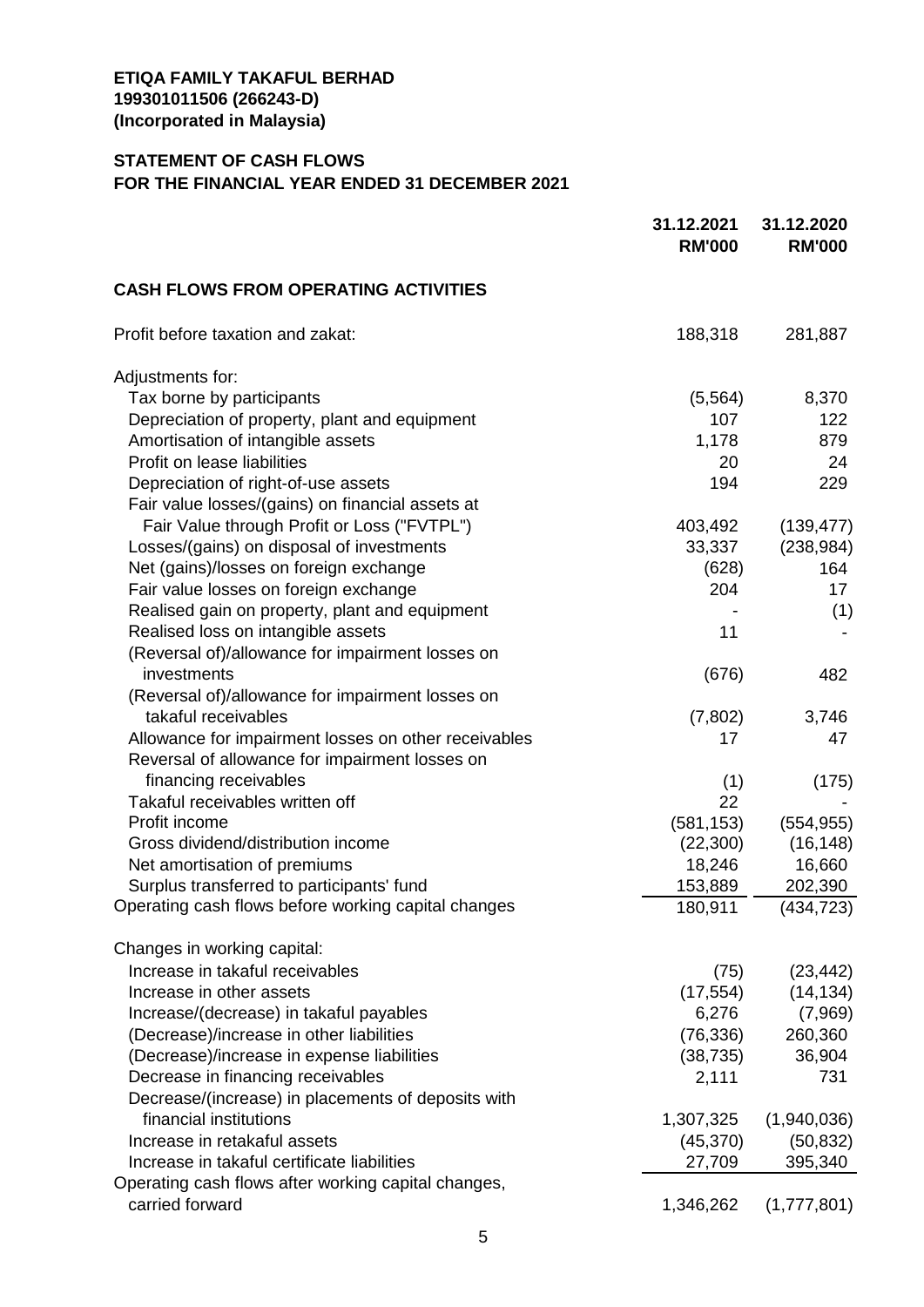### **STATEMENT OF CASH FLOWS (CONTD.) FOR THE FINANCIAL YEAR ENDED 31 DECEMBER 2021**

|                                                                                            | 31.12.2021<br><b>RM'000</b> | 31.12.2020<br><b>RM'000</b> |
|--------------------------------------------------------------------------------------------|-----------------------------|-----------------------------|
| <b>CASH FLOWS FROM OPERATING ACTIVITIES (CONTD.)</b>                                       |                             |                             |
| Operating cash flows after working capital changes,                                        |                             |                             |
| brought forward                                                                            | 1,346,262                   | (1,777,801)                 |
| Profit income received                                                                     | 565,086                     | 572,123                     |
| Gross dividend/distribution income received                                                | 22,796                      | 15,320                      |
| Donation                                                                                   |                             | (10,000)                    |
| Zakat paid                                                                                 | (9,844)                     | (9,009)                     |
| <b>Taxation paid</b>                                                                       | (66, 909)                   | (86, 349)                   |
| Surplus paid to participants                                                               | (16, 734)                   | (37, 948)                   |
| Witholding tax borne by participants                                                       | (28, 274)                   | (14, 555)                   |
| Net cash flows generated from / (used in) from                                             |                             |                             |
| operating activities                                                                       | 1,812,383                   | (1,348,219)                 |
| <b>CASH FLOWS FROM INVESTING ACTIVITIES</b>                                                |                             |                             |
| Proceeds from disposal of investments                                                      | 2,839,701                   | 4,881,511                   |
| Purchase of investments                                                                    | (4,821,638)                 | (3,425,156)                 |
| Proceeds from disposal of intangible assets                                                | 4                           | 22                          |
| Purchase of intangible assets                                                              | (3,578)                     | (1,886)                     |
| Purchase of property, plant and equipment                                                  | (5)                         | (10)                        |
| Net cash flows (used in) / generated from investing                                        |                             |                             |
| activities                                                                                 | (1,985,516)                 | 1,454,481                   |
| <b>CASH FLOWS FROM FINANCING ACTIVITY</b>                                                  |                             |                             |
| Payment of lease liabilities                                                               | (216)                       | (216)                       |
| Net cash flows used in financing activity                                                  | (216)                       | (216)                       |
|                                                                                            |                             |                             |
| (Decrease)/increase in cash and cash equivalents                                           | (173, 349)                  | 106,046                     |
| Cash and cash equivalents at beginning of year<br>Cash and cash equivalents at end of year | 232,157                     | 126,111                     |
|                                                                                            | 58,808                      | 232,157                     |
| Cash and cash equivalents comprise:                                                        |                             |                             |
| Cash and bank balances of:                                                                 |                             |                             |
| Shareholder's fund                                                                         | 2,583                       | 38,893                      |
| Family Takaful fund                                                                        | 56,225                      | 193,264                     |
|                                                                                            | 58,808                      | 232,157                     |

Notes:

1 The full set of these financial statements are available on the Company's website, http://www.etiqa.com.my

2 A copy of the audited annual financial statements is available at every branch of the Company in Malaysia.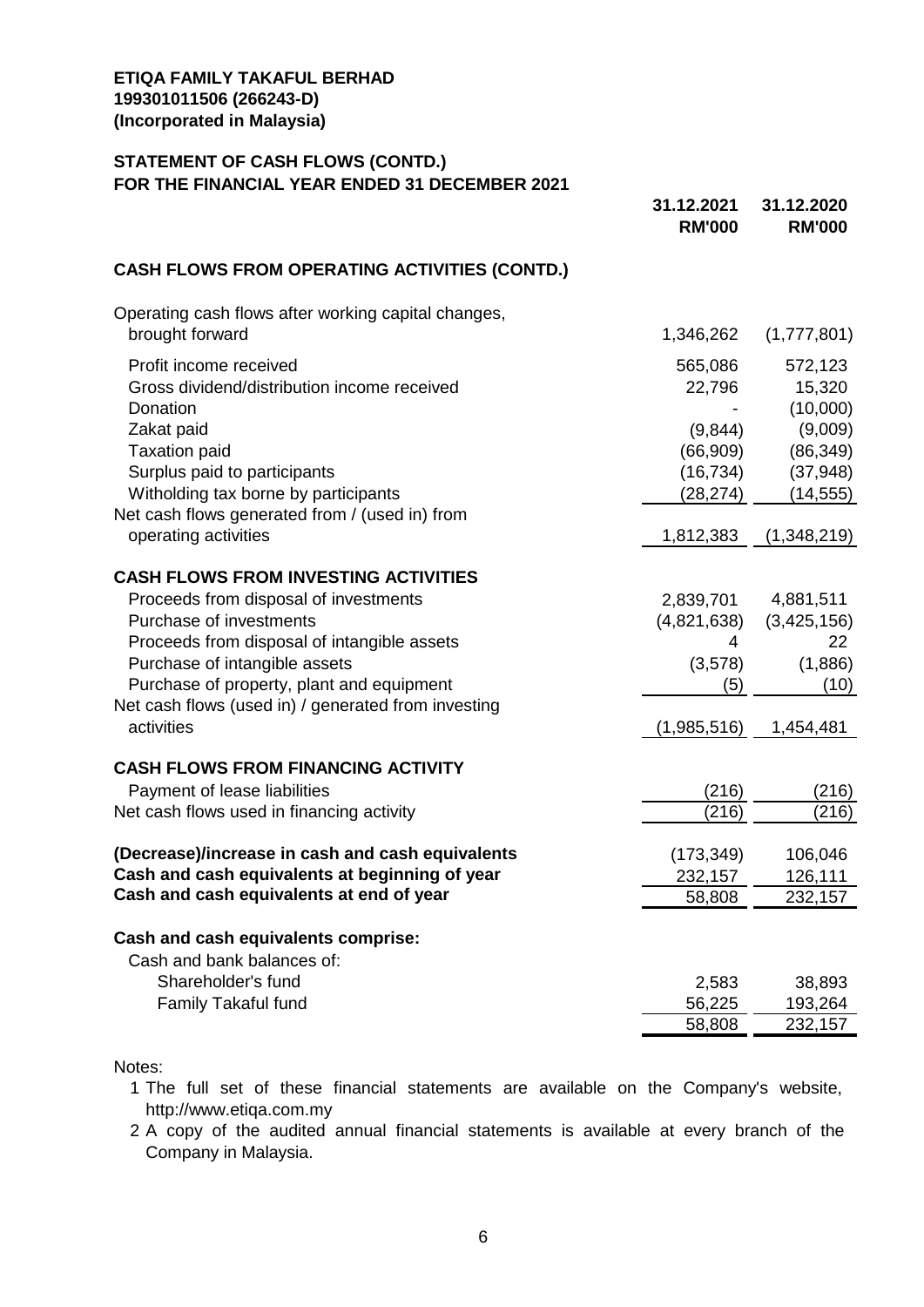### **REPORT OF THE SHARIAH COMMITTEE**

*In the name of Allah, the Most Beneficent, the Most Merciful*

We, Associate Professor Dr Azman Bin Mohd Noor and Professor Dato' Dr Mohd Azmi Bin Omar, being two of the members of the Shariah Committee of Etiqa Family Takaful Berhad, do hereby report on behalf of the Committee that to the best of our knowledge and belief:

In compliance with our letter of appointment and terms of reference, we have reviewed and approved the principles, policies, products and the contracts relating to the transactions undertaken by the Company during the financial year ended 31 December 2021. We have also conducted our review to form an opinion pursuant to Section 30(1) of Islamic Financial Services Act 2013 ("IFSA"), as to whether the Company has complied with the principles of Shariah, Shariah rulings issued by the Shariah Advisory Council of Bank Negara Malaysia ("BNM"), Shariah standards issued by BNM pursuant to Section 29 of IFSA, relevant guidelines and circulars issued by BNM, Shariah rulings issued by the Shariah Advisory Council of Securities Commission (for capital market related matters), as well as Shariah decisions resolved by us.

During the financial year of 2021, the Committee had convened 13 times and all members have satisfied the minimum attendance requirement as per Paragraph 11.4 of Shariah Governance Policy Document of BNM which stipulates that a Committee member must attend at least 75% of the Committee meetings held in each financial year.

The management of the Company has held responsible for ensuring that the Company conducts its business in accordance with Shariah rules and principles. It is our responsibility to express an independent opinion, based on our review of the operations of the Company.

We have assessed the work carried out by Shariah review function and Shariah audit function which included examining, on a test basis, the relevant type of transactions, documentations and procedures adopted by the Company.

The Company also has organised the necessary Shariah training programs to the Board of Directors, senior management, staff and agents to enhance the Shariah awareness and instill the Shariah compliant culture throughout the organisation.

We obtained all the information and explanations which we considered necessary in order to provide us with sufficient evidence to give reasonable assurance that the Company has not violated the rules and principles of Shariah.

In our opinion:

- 1. the relevant contracts, transactions and dealings entered into by the Company during the financial year ended 31 December 2021 that we have reviewed are in compliance with the Shariah principles;
- 2. the allocation of profits and charging of losses relating to investment accounts conform to the basis that had been approved by us in accordance with Shariah principles;
- 3. the sharing of surplus arising from the tabarru' fund (Participants' Risk Fund) conforms with the respective internal policies and approved by us;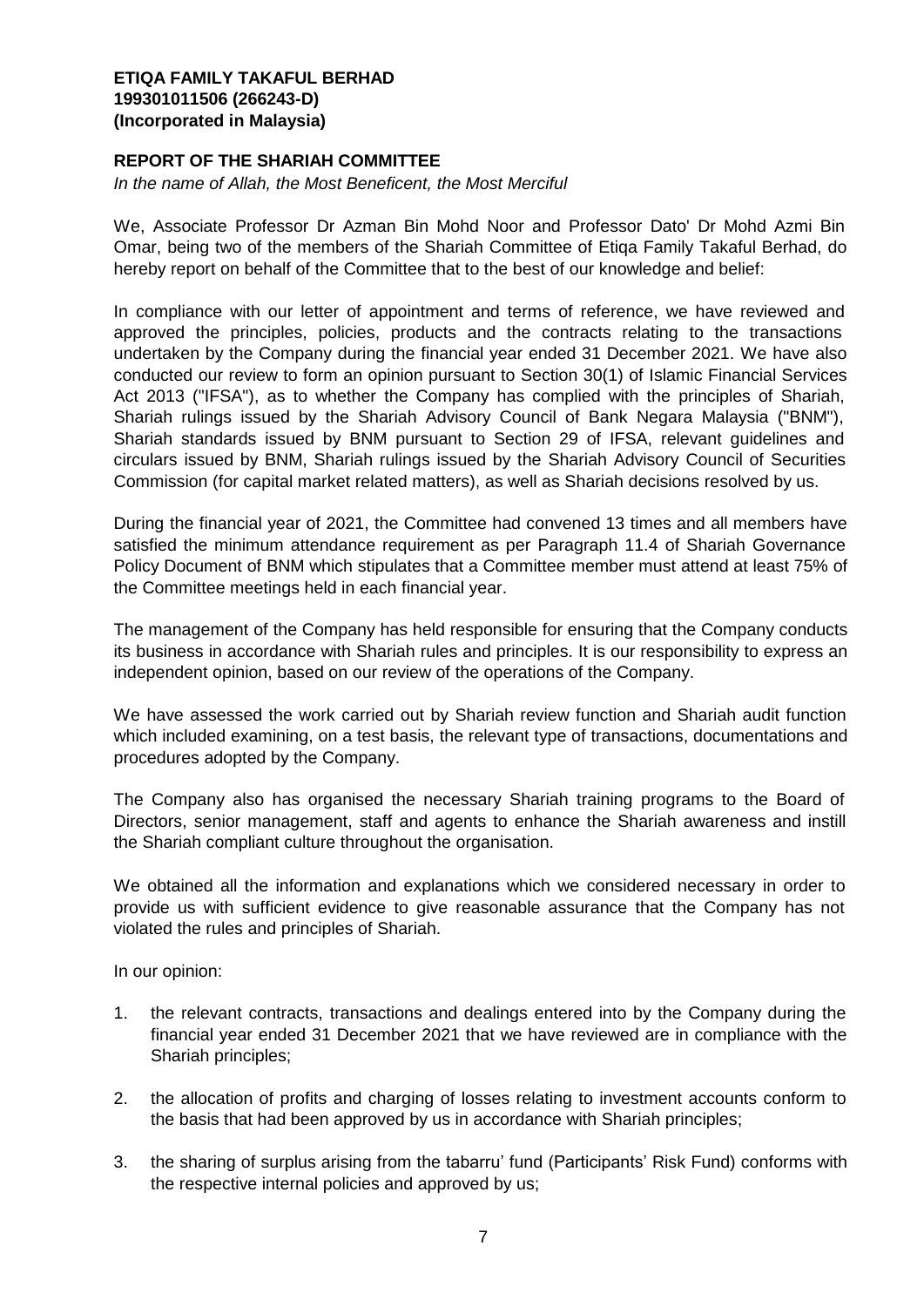### **REPORT OF THE SHARIAH COMMITTEE (CONTD.)**

In our opinion (contd.):

- 4. nothing has come to our attention that causes us to believe that the operations, business, affairs and activities of the Company involve in any material Shariah non-compliant incidents;
- 5. accordingly, there is no Shariah non-compliant earnings encountered by us during the financial year ended 31 December 2021; and
- 6. the calculation, payment and distribution of business zakat and distribution of Amal Jariah fund is in compliance with the principles of Shariah.

This opinion is rendered based on what has been presented to us by the management of the Company and its Shariah Management. To the best of our knowledge and belief, the information provided to us is true and accurate.

All in all, we, the members of the Shariah Committee of Etiqa Family Takaful Berhad, do hereby confirm that, in our level best, the operations of the Company for the financial year ended 31 December 2021 have been conducted in conformity with the rules and principles of Shariah.

*They said, "Exalted are You (Allah); we have no knowledge except what You have taught us. Indeed, it is You who is the Knowing, the Wise." (Surah al-Baqarah, chapter 2, verse 32)*

Allah knows best.

Signed on behalf of the Committee.

ASSOCIATE PROFESSOR DR AZMAN BIN MOHD NOOR

PROFESSOR DATO' DR MOHD AZMI BIN OMAR

Kuala Lumpur, Malaysia 23 February 2022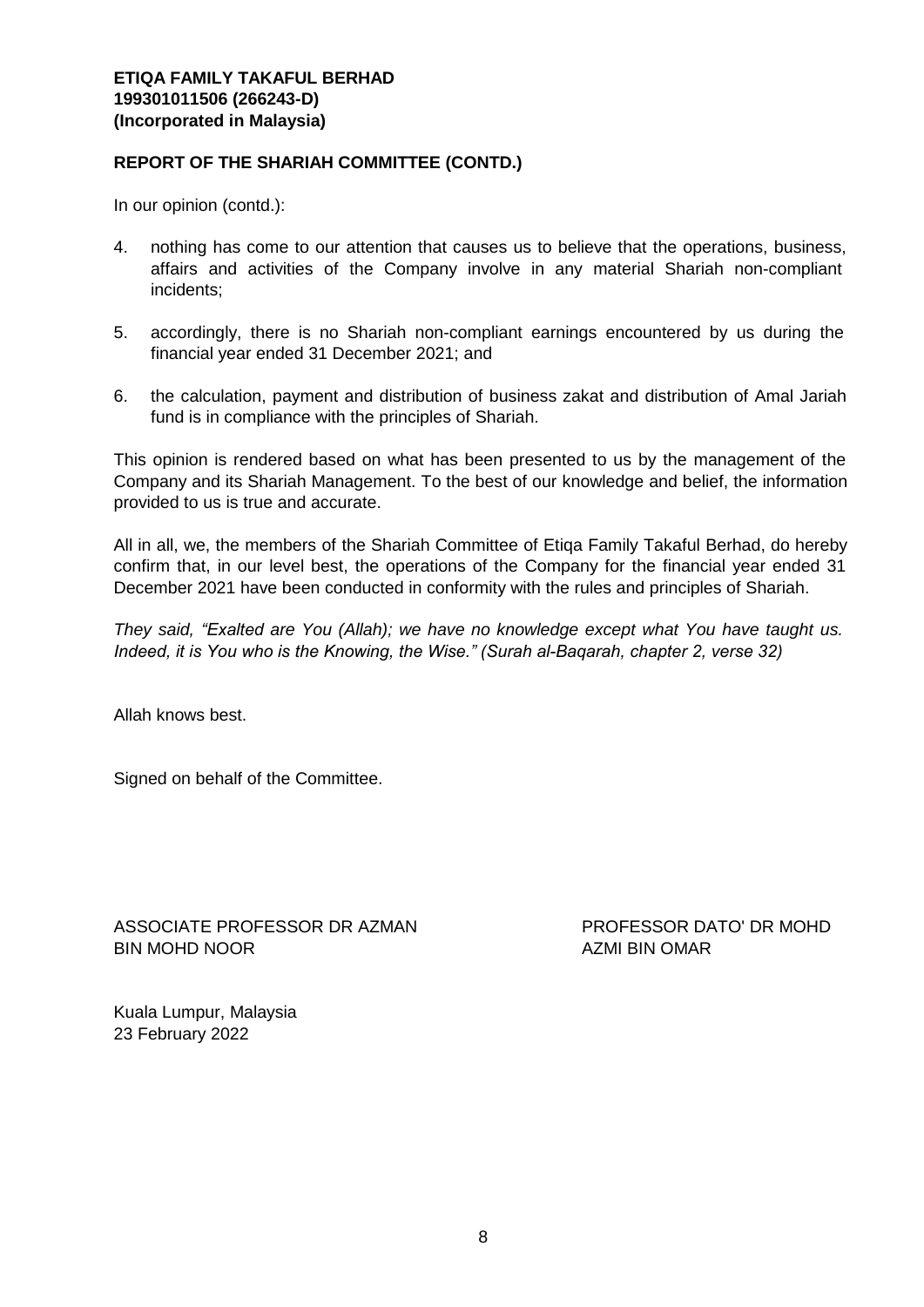**Independent auditors' report to the member of Etiqa Family Takaful Berhad 199301011506 (266243-D) (Incorporated in Malaysia)**

### **Report on the abridged of financial statements**

### *Opinion*

The abridged financial statements, which comprise the summary statement of financial position as at 31 December 2021, the summary income statement, summary statement of comprehensive income, summary statement of changes in equity and summary statement of cash flows for the financial year then ended, are derived from the audited financial statements of Etiqa Family Takaful Berhad for the financial year ended 31 December 2021.

In our opinion, the accompanying abridged financial statements are consistent, in all material respects, with the audited financial statements, in accordance with the presentation and disclosure requirements as prescribed by Bank Negara Malaysia.

#### *Abridged financial statements*

The abridged financial statements do not contain all the disclosures required by the Malaysian Financial Reporting Standards, International Financial Reporting Standards and the requirements of the Companies Act, 2016 in Malaysia. Reading the abridged financial statements and the auditors' report thereon, therefore, is not a substitute for reading the audited financial statements of Etiqa Family Takaful Berhad and the auditors' report thereon.

#### *The audited financial statements and our report thereon*

We expressed an unmodified audit opinion on the audited financial statements in our report dated 23 February 2022.

#### *Directors' responsibility for the abridged financial statements*

The directors are responsible for the preparation of the abridged financial statements in accordance with the presentation and disclosure requirements as prescribed by Bank Negara Malaysia.

#### *Auditors' responsibility*

Our responsibility is to express an opinion on whether the abridged financial statements are consistent, in all material respects, with the audited financial statements based on our procedures, which were conducted in accordance with Malaysian Approved Standard on Auditing, ISA 810 (Revised), "Engagements to Report on Summary Financial Statements".